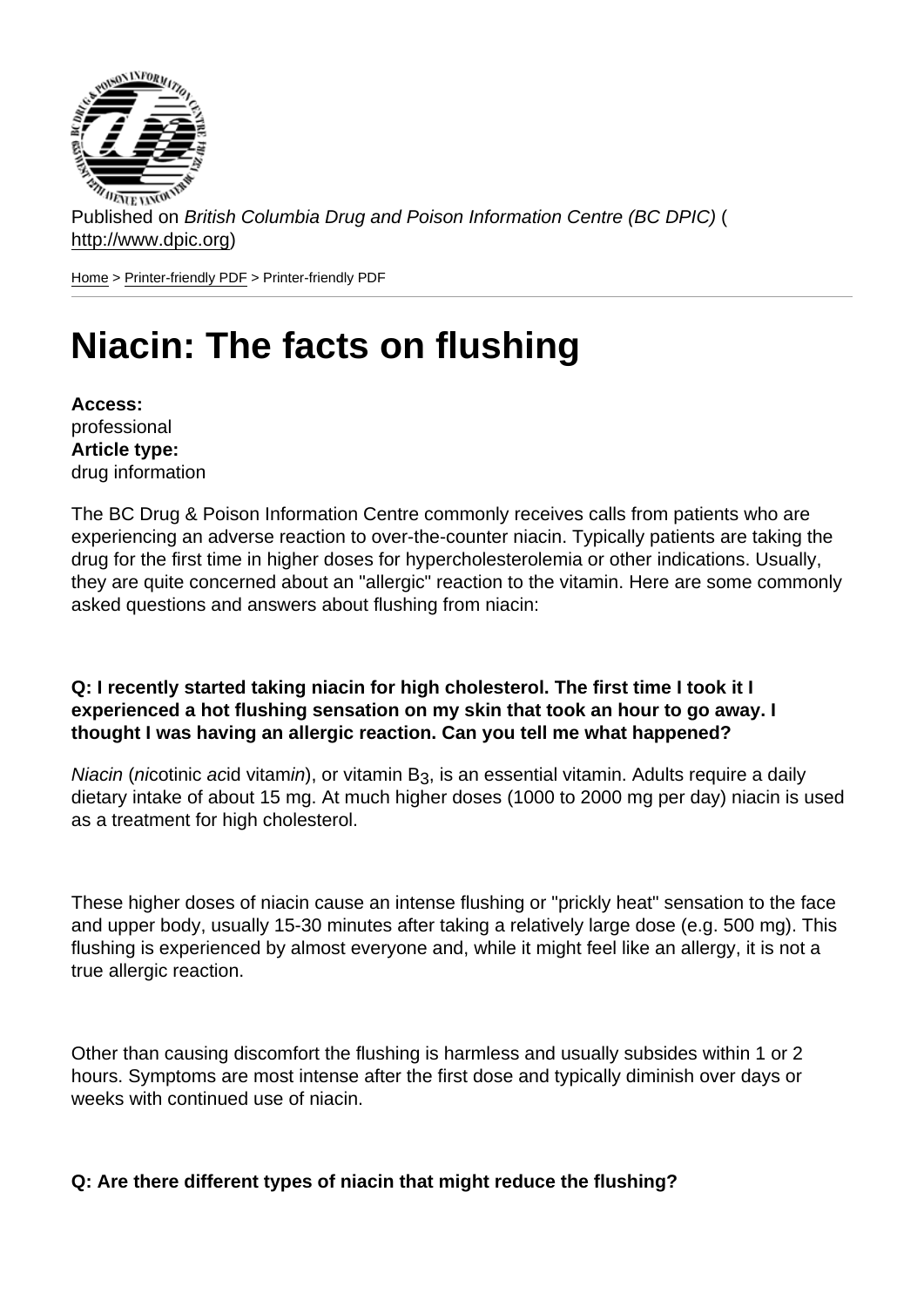The flushing occurs with over-the-counter immediate-release niacin tablets. With this type of niacin the vitamin is delivered to the body in a short burst and the flushing reaction is more intense.

Sustained-release niacin tablets deliver the vitamin to the body in a slower fashion over many hours. This reduces the intensity of the flushing but this type of niacin causes liver damage in some people.

A prescription extended-release niacin product called Niaspan® releases niacin in a slower way but over a shorter period of time compared to the sustained-release tablets. This gives the liver a "break" from processing the niacin making liver damage less likely. This type of niacin has been shown to have positive effects on cholesterol with reduced flushing. However, it is more expensive than regular niacin tablets.

# **Q: What about "no-flush" niacin?**

No-flush niacin contains something called inositol nicotinate, which the body is supposed to slowly convert to niacin. However, there is evidence that it does not actually provide the body with much niacin. This is probably the reason it does not produce any flushing. Of course, this also means that no-flush niacin does not have any of the beneficial effects on cholesterol.

### **Q: If I continue to take the regular niacin tablets, are there any tips to minimize the flushing?**

The key to reducing the intensity of niacin flushing is to start with a low dose and gradually increase the dose over a period of weeks. Taking it with food also helps reduce the intensity of the reaction.

One approach is to start immediate-release niacin at 100 mg twice daily after a meal for the first week, then double the daily dose each week until you are taking what the doctor has prescribed.

Aspirin will also help to reduce the flushing. If you are already taking low-dose aspirin (81 to 325 mg daily) try taking it about 30 minutes before your first niacin dose of the day.

#### **References:**

1. Anon. Don't overlook niacin for treating cholesterol problems. Harvard Heart Letter. April